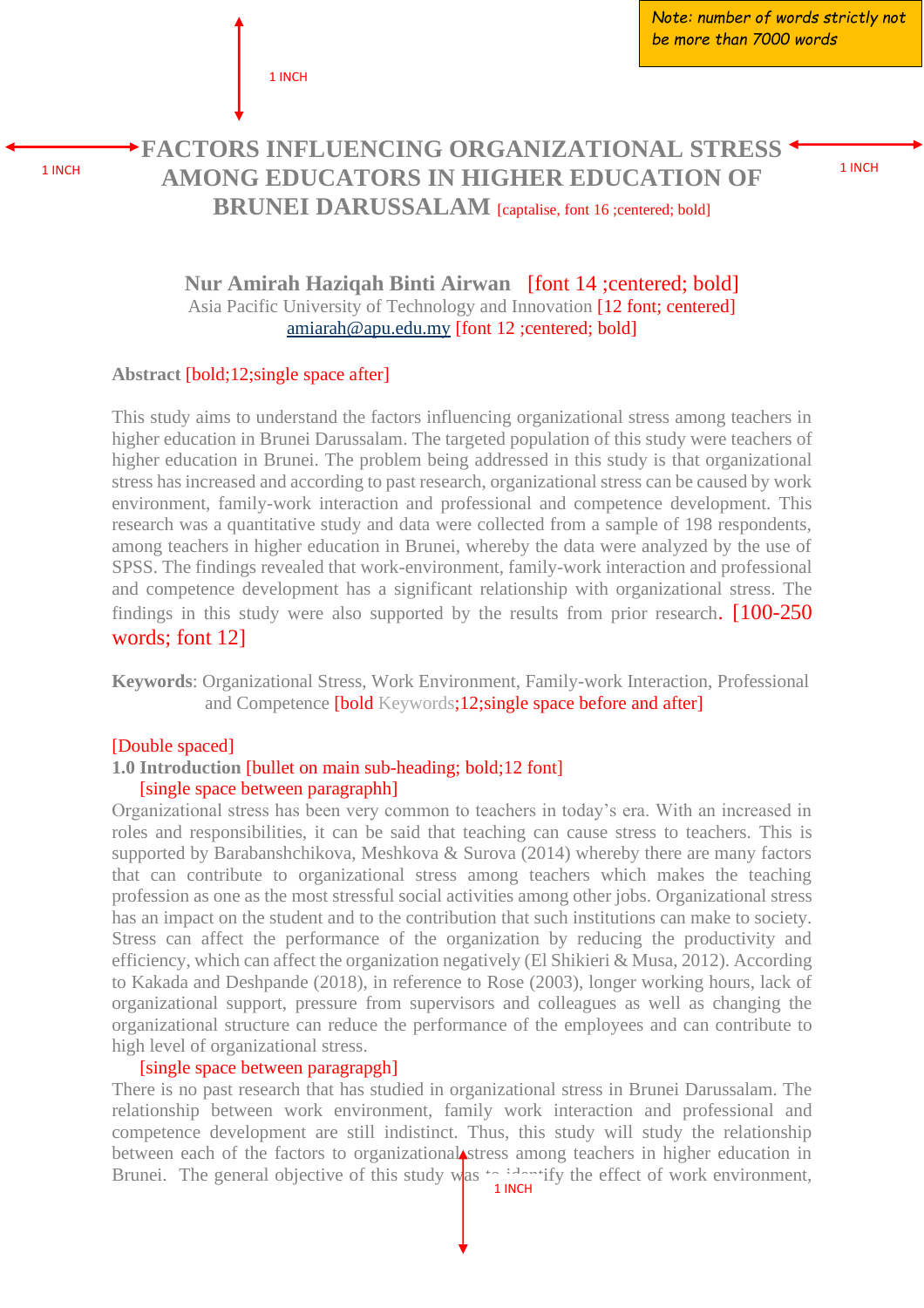family work interaction and professional and competence development on organizational stress among teachers in higher education in Brunei. Specific objectives are:-To examine the relationship between work environment and organizational stress,To examine the relationship between family work interaction and organizational stress, To examine the relationship between professional and competence development and organizational stress [double space to start main sub-heading]

## **2.0 Literature Review**

## [single space between sub-heading and paragraph]

The purpose of this research was to examine the factors that affect organizational stress among teachers in higher education in Brunei. In this chapter, past relevant literatures related to the topic will be illustrated corresponding to the topic presented. In addition to that, three independent variables will be illustrated which are (1) Work Environment, (2) Work-Family Environment and (3) Professional and Competence Development will be discussed along with the research framework of this research.

### 2.1 Definition of organizational stress [subsequent sub-headings, non-bold]

Organizational stress occurs when employee do not have the capabilities to fulfil the environmental demand (Ongori & Agolla, 2008). According to Areekkuzhiyil (2014) in reference to Cooper and Marshal (1976), organizational stress includes the "environment factors such as work overload, role ambiguity, role conflict and poor working conditions associated with a particular job." Organizational stress is the outcome of when an employee could not keep up with his or her work, and when work demand and pressures do not match with their knowledge and abilities. It may be because of the little support they get from their supervisors or colleagues. Kyriacou (2009) highlights that stress is contributed by the experience of negative emotional states, such as, frustration, worry and anxiety, which will lead to depression in work related. According to Dhar and Magotra (2018), daily workload, isolation, longer working hours, negative working environment and poor relationship between the co-workers and management can contribute to organizational stress. (Wen Xin, et al., 2019). This statement is supported by the study of Chrito and Pienaar (2006) whereby work environment and organizational support can contribute to organizational stress. Moreover, Gulzar, Qamar, Arshad and Haider (2019) states that there are many factors that can contribute to teachers' stress, and it can be separated into individual and organizational stressors. According to Hastings and Bham (2003), there are physical stressor and managerial pressures. Physical stressor include noise at workplace, swarming, large size of class and youth brutality. The consequences of organizational stress are conflict among the employees, changing jobs, burnout, decrease in work performance and less effective interpersonal relations at work.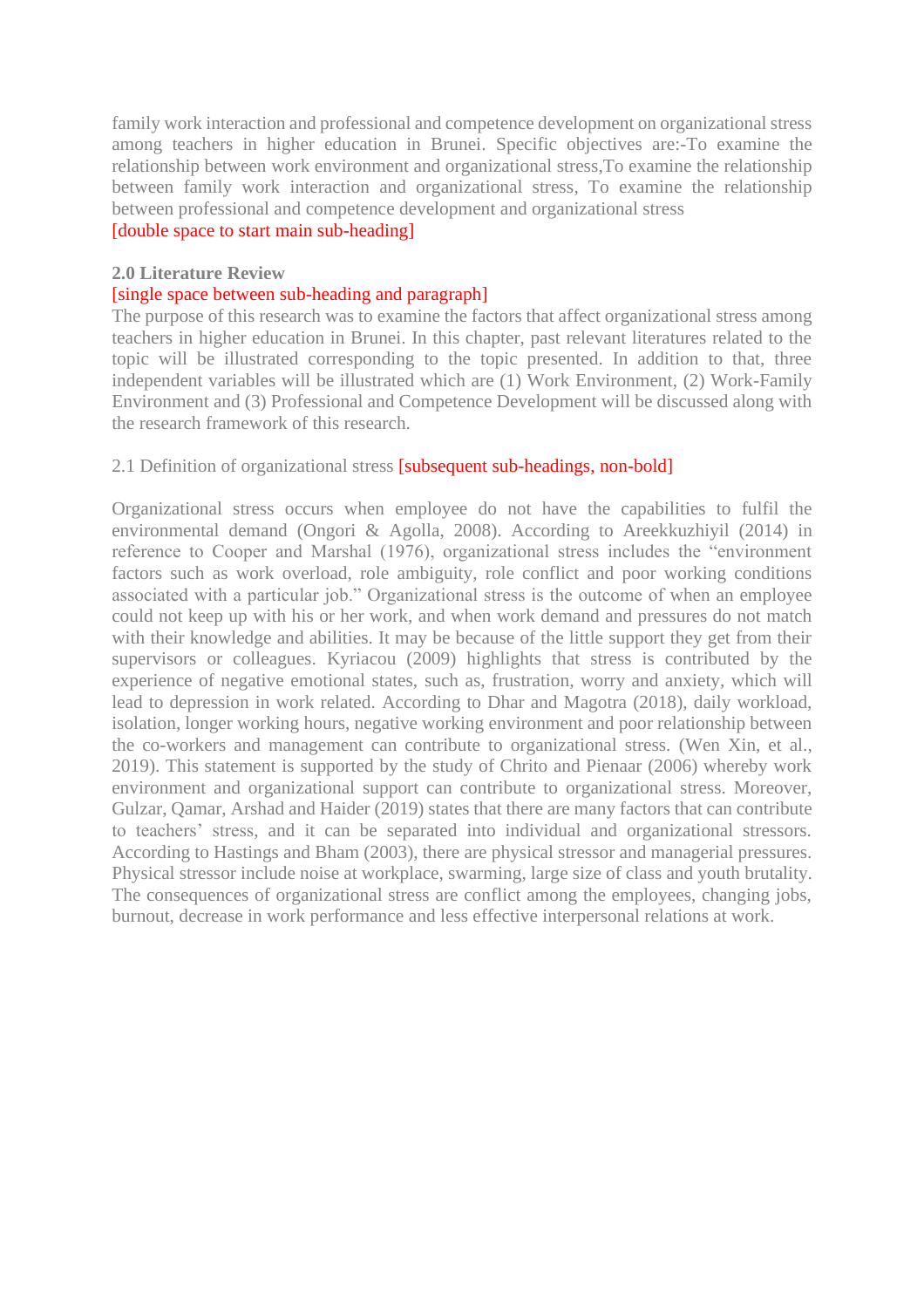

Figure 1 A model of stress at work.<sup>1</sup>

Figure 1. A model of stress of work (Baker, 1985) [12 font size; state under the figure, illustration, outline, etc]

This research study used primary data based on theoretical framework and literature reviews and was based on positivism philosophy. Primary data is acquired when the researcher is taking part of the data collection, or it is done through his command. Quantitative research is utilized to evaluate the problem by method for creating numerical information or information that can be changed into useful statistics. It is used to quantify attitudes, opinions, behaviours and other defined variables – and generalize results from a larger sample population. Moreover, quantitative research is more structured compared to qualitative research. (DeFranzo, 2011). The data for this study was collected through questionnaires which were managed electronically using the internet as it is more convenient, cost-efficient, no pressure, greater anonymity, and it can cover from a large audience. (Debois, 2016). The survey enables the researcher to gather a vast amount of data from a sizeable target population. The data can be analysed using descriptive and inferential tools. (Datt, 2016) The questionnaires will be written in English as English is the medium of instructions used in every school in Brunei. The main focus of the questionnaires will be on teachers in secondary schools without any limitation on the genders. The questionnaires will have five main sections. The questions in Section A, B, C and D are based on the factors affecting organizational stress meanwhile for Section E, the questions are based on the respondents' demographics such as age, gender and education level. The targeted group for this research were teachers in higher education in Brunei. Sampling will be on the overall population of primary and secondary teachers in Brunei. The main respondents for this study were teachers in higher education in Brunei, and the questions are based on how work environment, family-work interaction and competence and professional development influenced organizational stress. In this study, non-probability sampling will be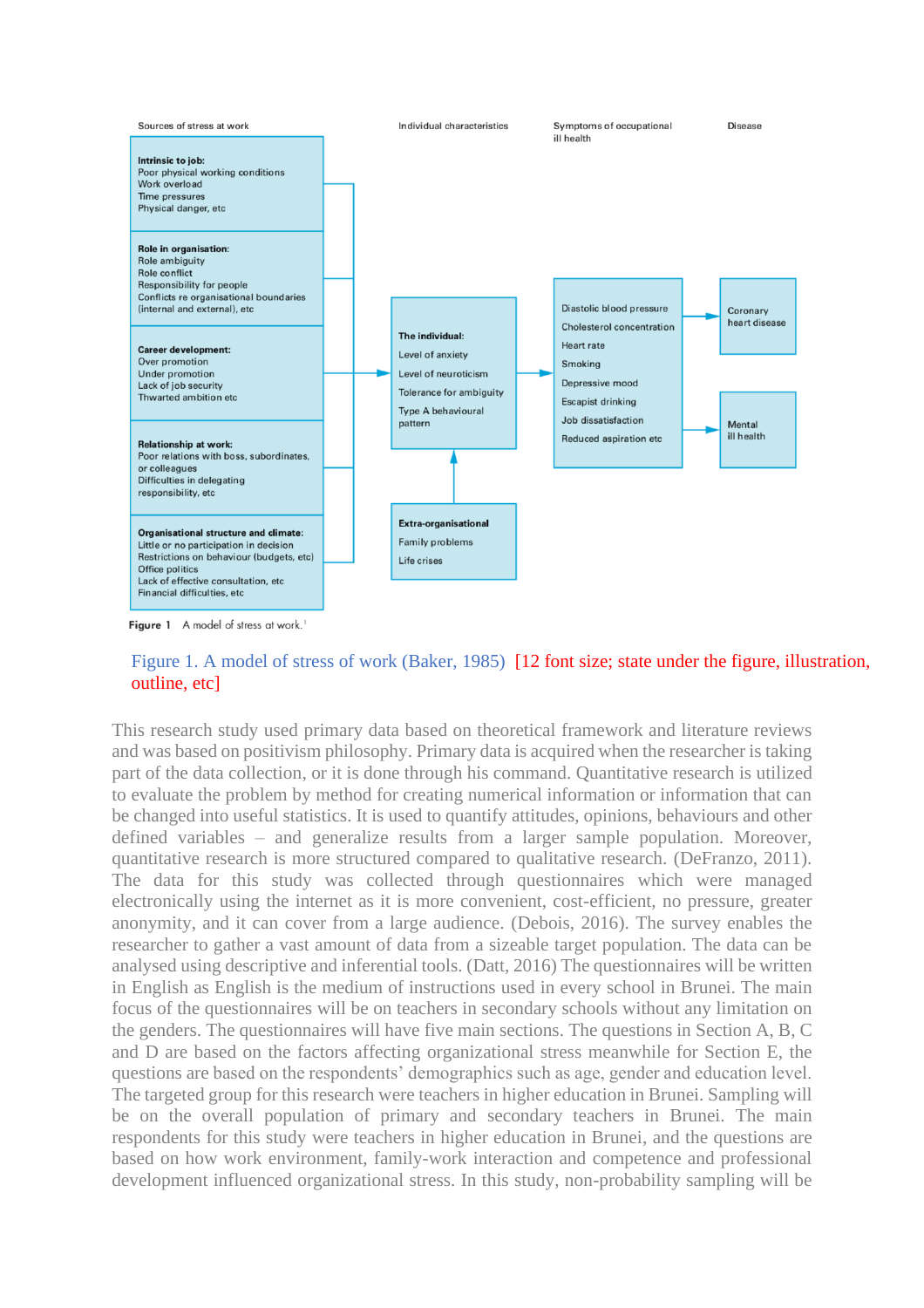used. Random sampling will be involved as there is no limitation on genders, as long as they are working in higher education in Brunei. The table below shows the research instrument for each of the variables. The questionnaire consists of 20 questions and five sections. Section E is a set of questions only for demographic details of the respondents. The questionnaires are based on a 5-Likert scale, and the questions are mostly designed with the interval scale of q

| Section       | Variables                          | Item           | Scale   | Source                   |
|---------------|------------------------------------|----------------|---------|--------------------------|
| A             | Organizational<br>stress           | 5              | 5 Point | Sabherwal, Naina; Ahuja, |
|               | (DV)                               |                |         | Deeya; George, Mohit;    |
|               |                                    |                |         | Handa, Arjun (2015)      |
| $\mathbf{B}$  | Work Environment (IV)              | 5              | 5 Point | Oteer, Rabee (2015)      |
| $\mathcal{C}$ | Family-Work Interaction            | $\overline{5}$ | 5 Point | Erdamar, Gürcü; Demirel, |
|               |                                    |                |         | Hüsne $(2014)$           |
|               | Professional<br>and $\overline{5}$ |                | 5 Point | Akram, Dr. Muhammad;     |
|               | Competence                         |                |         | Malik, Muhammad Irfan;   |
|               | Development                        |                |         | Sarwar, Dr. Muhammad;    |
|               |                                    |                |         | Anwer, Dr. Muhammad;     |
|               |                                    |                |         | Ahmad, Fayyaz; (2015)    |

Table 1. Research Instrument [state heading above table]

# **8.0 References [APA referencing; hanging indent 0.5; single space]**

- Adair, W. L. & Brett, J. M., 2005. The negotiation dance: Time, culture, and behavioral sequences in negotiations. Organization Science, 16(1), 33-51.
- Ahmad, M. H., Ab-Hamid, M. R. & Azizan, N. A., 2018. Impact Of Culture On The Acceptance And Outcomes Of Assessment Centre Method. Journal of Quality Measurement and Analysis, 14(1), 24-43.
- Al Ariss , A. & Syed, J., 2011. Capital mobilisation of skilled migrants: A relational perspective. British Journal of Management, 2, 286-304.
- Bhatti, M. A., Battour, M. M. & Ismail, A. R., 2013. Expatriates adjustment and job performance: An examination of individual and organisational factors. International Journal of Productivity and Performance Management, 62(7), 694-717.
- Bhatti, M. A., Battour, M. M., Ismail, A. R. & Sundram, V. P., 2014. Effects of personality traits(big five) on expatriate adjustment and job performance. Equality, Diversity and Inclusion:An International Journal, 33(1), 73-96.
- Bhatti, M. A., Sundram, V. P. K. & Hee, H. C., 2012. Expatriate Job Performance and Adjustment: Role of Individual and Organisational Factors. Journal of Business & Management, 1(1), 29- 39.

Bickers, R. A., 2010. Settlers and Expatriates: Britons over the seas. Oxford: Oxford University Press.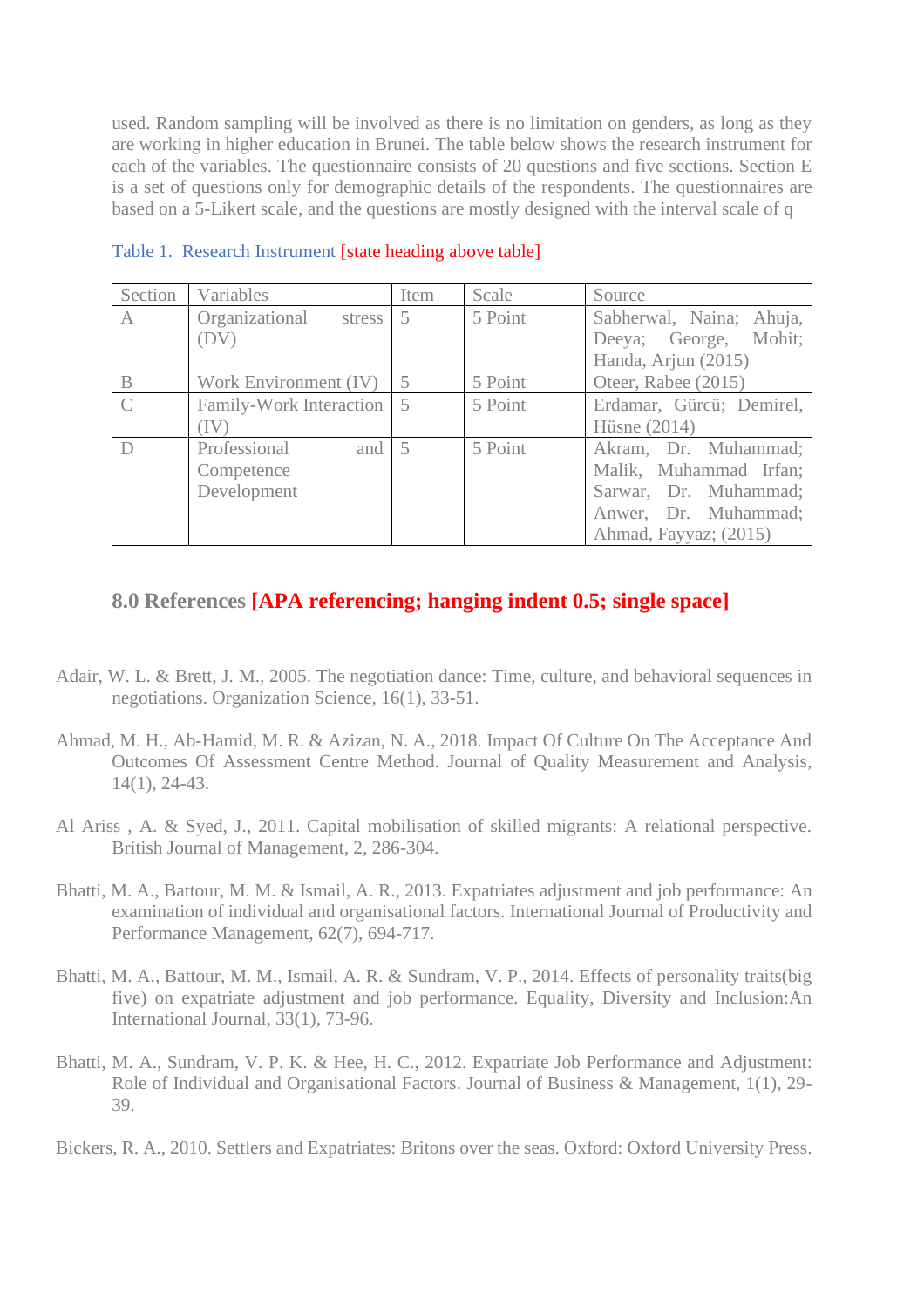- Bonache, J. C., Brewster, C. & De Saa, P., 2010. Expatriation: Traditional criticisms and international careers. Thunderbird International Business Review, 52(4), 236-274.
- Borman, W. & Motowildo, S., 1997. Task performance and contextual performance: The meaning for personnel selection research.. Human Performance, 10(2), 99-109.
- Caligiuri, P. M., 1997. Assessing expatriate success: Beyond just being there.. New Approaches to Employee Management, 4, 117-140.
- Caliguiri, P. M. & Day, D. V., 2000. Effects of self-monitoring on technical, contextual, and assignment-specific performance: A study of cross-national work performance ratings.. Group and Organization Management, 25, 154-174.
- Campbell, J. P., 1990. Modeling the performance prediction problem in industrial and organisational psychology . In: L. M. H. M. D. Dunnette, ed. Handbook of Industrial and Organisational Psychology . California: Consulting Psychologists Press, 687-732. Shaffer, M. A. et al., 2006. You can take it with you: Individual differences and expatriate effectiveness. Journal of Applied Psychology, 91(1), 109-125.
- Shore, B. & Cross, B., 2005. Exploring the role of national culture in the management of large-scale international science projects. International Journal of Project Management, 23(1).
- Sims, R. & Schraeder, M., 2004. An examination of salient factors affecting expatriate culture shock. Journal of Business and Management, 10(1), 73-88.
- Singh, A. A., Merchant, N., Skudrzyk, B. & Ingene, D., 2012. Association for Specialists in Group Work: Multicultural and social justice competence principles for groupworkers.. The Journal for Specialists in Group Work, 37, 312-325.
- Society for Human Resource Management, 2008. Research Quarterly, Alexandria: Society for Human Resource Management.
- Sonnentag, S. & Frese, M., 2002. Performance Concepts and Performance Theory. Germany: John Wiley & Sons, LTD..
- Tharenou, P., 2013. Self-initiated expatriates: an alternative to company-assigned expatriates?. Journal of Global Mobility, 1(3), 336-356.
- Treven, S., Mulej, M. & Lynn, M., 2008. The impact of culture on organisational behavior. Management, 13(2), 27-39.
- Tsegaye, W. K. & Su, Q., 2017. Expatriates Cultural Adjustment: Empirical Analysis On Individual Cultural Orientation. The Journal of Applied Business Research, 33(5), 963-978.
- Tyler, T. R., Lind, E. A. & Huo, Y. J., 2000. Cultural values and authority relations: The psychology of conflict resolution across cultures. Psychology, Public Policy, and Law, 6(4), 1138-1163.
- Varner, I. & Palmer, T. M., 2006. Role of Cultural Self-Knowledge in Successful Expatriation. Singapore management review, 27(1).